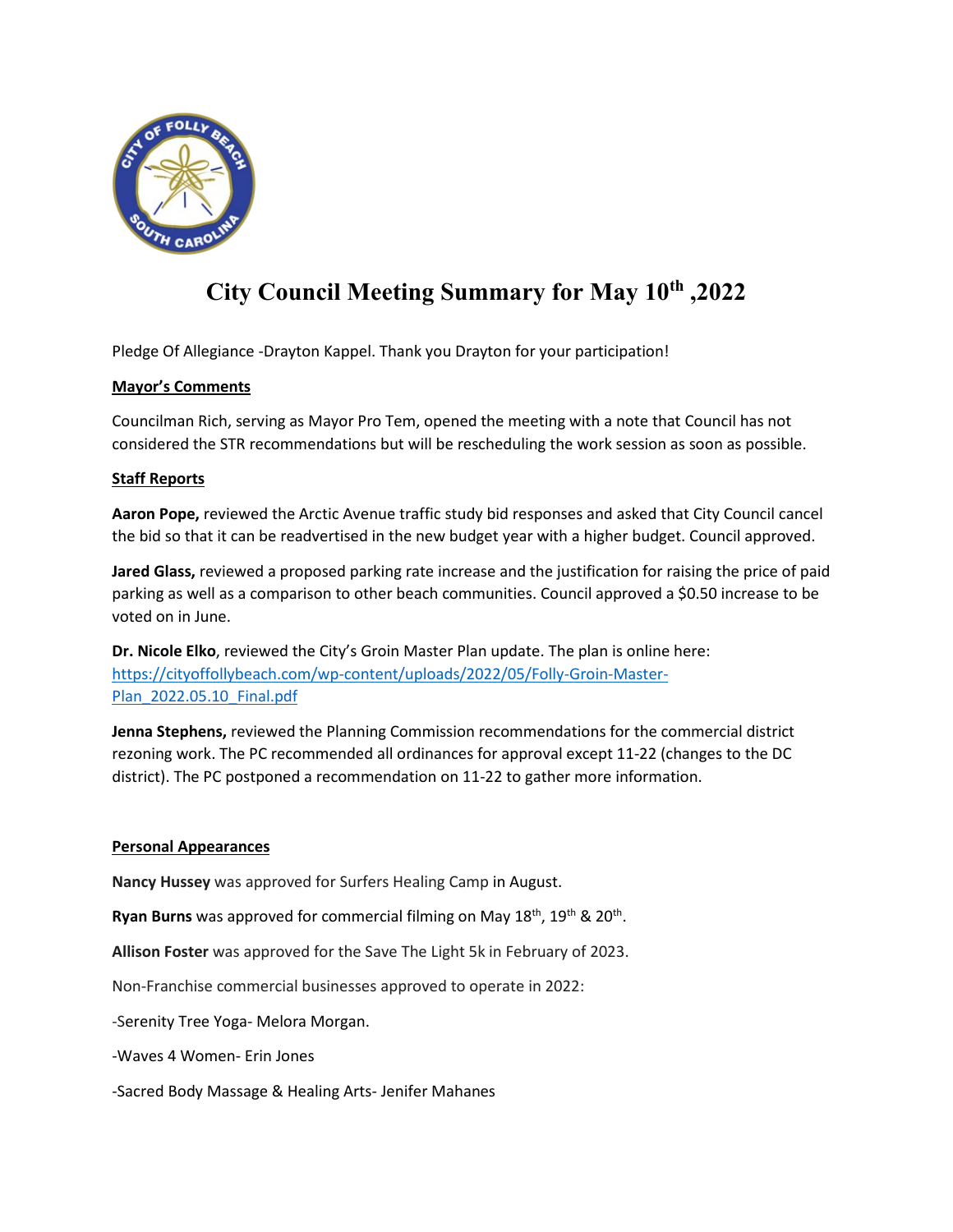-The Rite Company- Charlie Waterman

-Carolina Salt- AJ Feilmeier.

#### **Citizens Comments**

**Hilde E, Neil B, Darlene R, Diana F, Regina K, Patrick R, Micheal K, Beth C, Karen M, and Tim M** each addressed City Council to request that limits on short term rentals be reconsidered.

**Skip F and Pamela B** introduced the newly formed Folly Residents Association.

**Hank W, Richard P, Liz W, Carl W, and Will S** spoke to Council regarding the commercial district rezonings.

#### **Commission and Board Reports**

#### **Old Business**

**Ordinance 039-21:** An Ordinance Amending Chapter 161 (Definitions) Section 161.02 (Definitions) And Chapter 166 (Development Standards) Section 166.05-03 (Single- And Two-Family Design Standards) Limiting the Number of Interior Kitchens to One Per Dwelling Unit. **(PASSED SECOND READING)**

**Ordinance 002-22:** An Ordinance Amending Section 168.05 Nonconforming Signs to Allow Nonconforming Off Premise Signs in The Marsh Older Than Twenty-Five Years to Remain Subject to All Nonconformity Regulations. **(PASSED SECOND READING)**

**Ordinance 003-22**: An Ordinance Amending Chapter 164 (Use Standards) Section 164.03-03 (Commercial Uses) To Require a Restroom and Trash Receptacles for Lots with Outdoor Retailers. **(PASSED SECOND READING)** 

**Ordinance 006-22**: An Ordinance to Amend the Qualifications of Board and Commission Members to Include a Pre-Appointment Background Check Similar to Those Conducted for City Employees. **(PASSED SECOND READING)**

**Ordinance 007-22:** An Ordinance Exempting Non-Conforming Multifamily Uses in The Residential Two-Family District From The Substantial Damage Rule By Amending Section 168.02-05 Reconstruction After Casualty Damage. **(PASSED FIRST READING AND MADE PENDING) Amendments were made to extend the rebuild period to 24 months and broaden the definition of catastrophic events.** 

**Ordinance 008-22:** An Ordinance Rezoning the Following Parcels Located in the 2<sup>nd</sup> Block West Between Ashley and Arctic Avenues from Island Commercial to Residential Two Family and Amending the Official Zoning Map to Reflect Such Change. **(PASSED FIRST READING AND MADE PENDING)**

**Ordinance 009-22:** An Ordinance Amending the Dimensional Standards of The Island Commercial District by Amending Table 165.01 (Dimensional Standards) To Increase the Required Setbacks and Set the Maximum Height At 40' Feet or Three Stories. **(PASSED FIRST READING AND MADE PENDING)**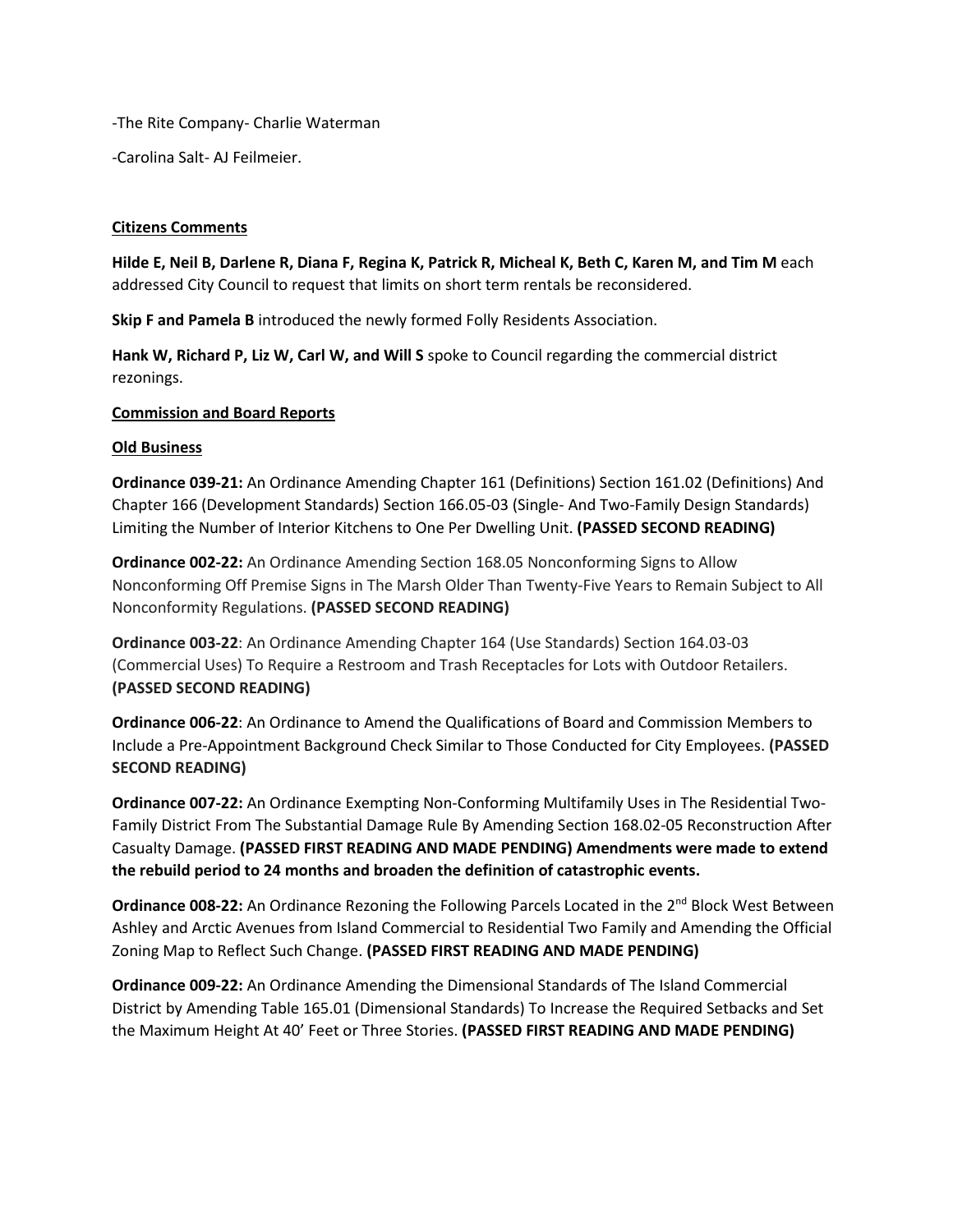**Ordinance 010-22:** An Ordinance Rezoning the Following Parcels from Downtown Commercial to Island Commercial and Amending the Official Zoning Map to Reflect Such Change. **(PASSED FIRST READING AND MADE PENDING)**

**Ordinance 011-22:** An Ordinance Amending the Standards of The Downtown Commercial District by Amending Table 164.01 (Table of Uses) To Eliminate Multifamily Use and Table 165.01 (Dimensional Standards) To Increase the Required Setbacks and Set the Maximum Height At 40' Feet or Three Stories. **(POSTPONED)** 

**Ordinance 012-22:** An Ordinance Creating the Center Street Overlay Zoning District. **(PASSED FIRST READING AND MADE PENDING)**

**Ordinance 013-22:** An Ordinance Rezoning the Following Parcels from Island Commercial to Downtown Commercial Amending the Official Zoning Map to Reflect Such Change. **(PASSED FIRST READING AND MADE PENDING)**

**Ordinance 014-22:** An Ordinance Rezoning the Following Parcels by Including Them in The Center Street Overlay District Amending the Official Zoning Map to Reflect Such Change. **(PASSED FIRST READING AND MADE PENDING)**

**Ordinance 015-22:** An Ordinance Amending Chapter 166 Of the Folly Beach Code of Ordinances (Development Standards) By Creating Section 166.13 Pedestrian Improvements to Require the Construction of Pedestrian Improvements in The Right of Way Upon Development or Substantial Improvement of Structures Located on Parcels in The Commercial District in Areas for Which City Council Has Approved a Conceptual Design for Multiuse Paths. **(PASSED FIRST READING AND MADE PENDING)**

**Ordinance 016-22:** An Ordinance Amending Section 153.06 (Permission from The City Is Required for Some Special Events on Public Property) Of the Folly Beach Code of Ordinances by Reducing Requirements for Additional Liability Insurance for Festivals From \$2,000,000 To \$1,000,000. **(PASSED SECOND READING)**

## **New Business**

**Ordinance 017-22:** An Ordinance Creating a New Franchise for Beachfront Commercial Activity to Allow for The Rental and Delivery of Wedding Chairs. **(NO MOTION FOR APPROVAL)**

**Resolution 14-22:** A Resolution by the Folly Beach City Council Amending the Adopted FY22 Budget Containing Estimates of Proposed Revenues and Expenditures for the Tourism and Visitors Promotion Committee (TVPC) Beginning July 1, 2021, and Ending June 30, 2022. **(APPROVED)** 

**Resolution 15-22:** A Resolution by The Folly Beach City Council Extending the Expiration Date of Paddleboard and Surf Camp Franchises from December 2022 to May 2023. **(APPROVED)** 

**Resolution 16-22:** A Resolution by The Folly Beach City Council Extending the Expiration Date of Beach Chair/Umbrella Rental and Personal Watercraft Rental Franchises from February 2026 to May 2026. **(APPROVED)**